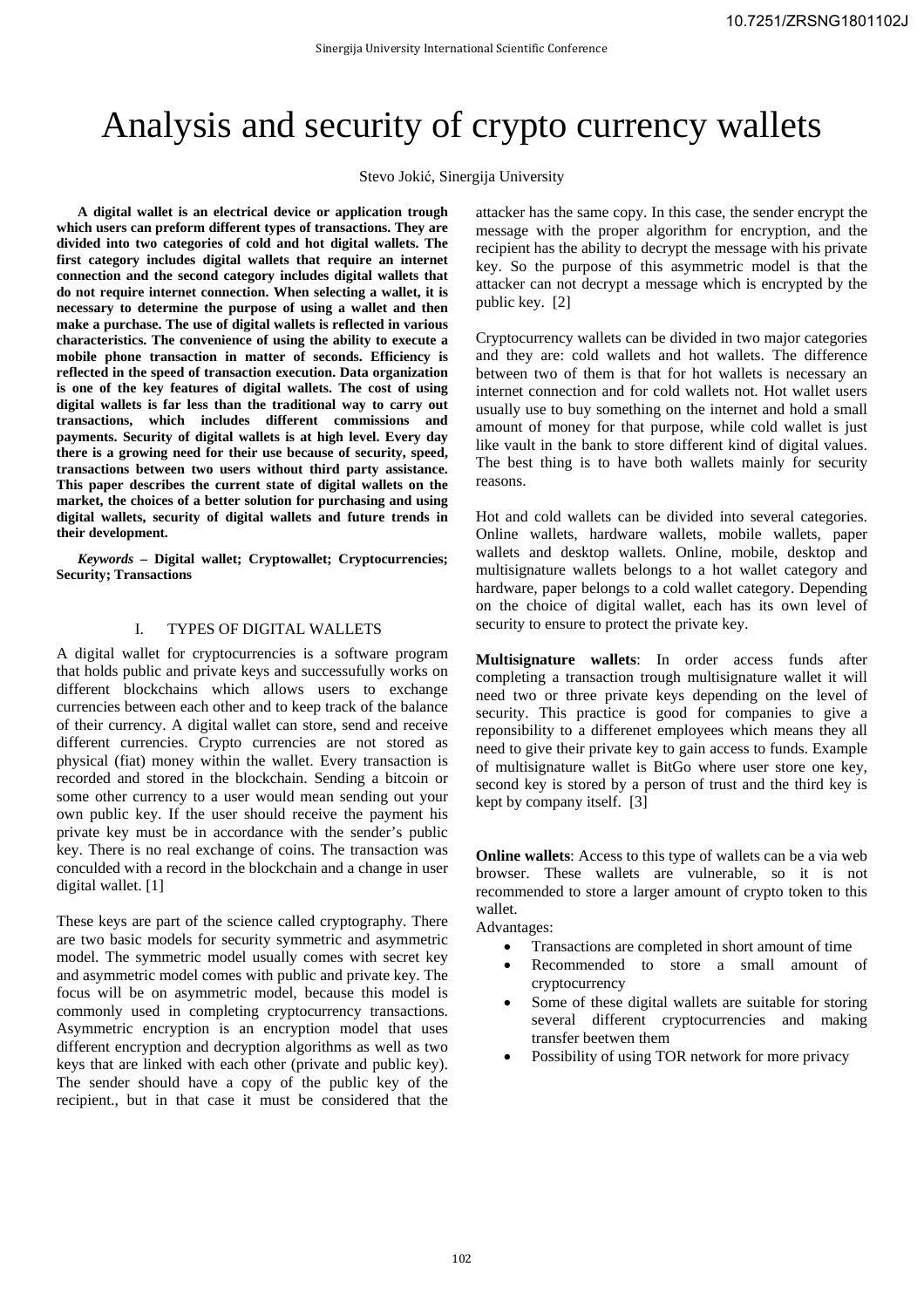Disadvantages:

- The full control of digital wallet is in hand of third party or central authority
- To use a digital wallet is recommended to use a personal computer and it is neccesary instaling security software
- Lack of knowledge in information technologies leads users to the risk of various online frauds

**Mobile wallets**: With the use of mobile wallets user have an access at every place with internet connection. Advantages:

- More useful and easier to use than other types of crypto wallets
- Possibility of using the TOR network for more privacy
- A great feature is using QR code for scanning

Disadvantages:

- Mobile phones are insecure devices. A user can lose his crypto tokens if the phone becomes compromised.
- They are susceptible to malware, key logger and viruses

**Desktop wallets**: is considered safer than the previous two wallets, but that can depend in the field of security for securing online crypto wallets.

Advantages:

Very easy to use this type of wallet

• Private keys are stored on the user's computer Disadvantages:

- If a computer has a connection to the internet it becomes vulnerable and requires more security
- Regular backup is necessary because in some point system may break down and all data can be lost

Higher level of security for desktop wallets can be possession of an older laptop with clean operating system. This kind of laptops can implement a cold storage method. The concept of cold storage in cryptocurrency is for users who want to store their digital assets in a very long time. There are several types of laptops that can be used as a cold storage for crypto currencies. That laptop's only purpose should be for storing digital assets or a lightweight crypto mining rig. It should have a safe operating system such as MacOs, Ubuntu or ChromeOs (Chromebook). The first convenient crypto laptop is Xiaomi Air with a fingerprint sensor as an extra layer of security. Price range for this laptop start's at 900\$ and represent a good investment. Second best investment in crypto laptop would be buying Huawei MateBookX13 with starting price range at 800\$. At this moment Huawei company is making these laptops only with the windows operating system. The third and the cheapest laptop is Asus Chromebook Flip with the highest price range of 500\$. This is the best-selling lapotp with a ChromeOS which is very secure. It has an ability to work with other USB crypto wallets.

**Hardware wallets**: are in most cases safer wallets. It's usually a USB device with a software in it. Some of them have a screen which means the user doesn't need a computer to complete a transaction. This type of wallet offers more control

over the user's criptocurrency and represent a proper solution for storing digital assets for a long time. Advantages:

- The most secure USB wallets are with the screen on it
- Safer than all the other types of wallets

Disadvantages:

- Very difficult to buy
- It's not recomened for beginners

**Paper wallets**: This is the safest wallets that exist. They belong to cold storage wallets. As the name says, paper wallet is a piece of printed paper with public and private keys. The paper has a QR code which represents the user keys and can be used for any transactions. The only concern of the user should be to keep that peace of paper and that is why is this type of wallet the safest.

Advantages:

Stored in the user pocket or physical wallet without any connection to the computer

Disadvantages:

• It takes more time to complete the transaction

**Multi-currency wallets** can be a good investment for users who want to trade with various currencies. Bitcoin is the first currency, but there are hundreds of different currencies in the market and every one of them has a different infrastructure network. [4]

II. THE BEST DIGITAL WALLETS ON THE MARKET

Before choosing a cryptocurrency wallet important thing to know is that the digital currency is in some countries banned or restriced and some countries allows its use and trade. It could happen to choose a wrong wallet for certain digital currency and to lose the money. Recommended thing for users is to take some time in researching of how different types of crypto currency wallet works. Here is a list of a few popular different wallets: Ledger Nano S (hardware wallet), Ledger Blue (hardware wallet), Coinpayments (online wallet), Exodus (online wallet), Jaxx (mobile wallet).

**Ledger Nano S** is a hardware digital USB wallet made for crypto currencies. Although hardware wallets are more expensive than the other type of wallets it is a cost-effective investment with a lot of different features. Special attetion is devoted to a security and the backup of the private key. To start this device computer is unnecessary. It has a small screen in the front of the device so the user can manage without any difficulties. Various functions are available such as exchanging digital currencies, transferring money from account to account etc. Figuer 1. shows Ledger Nano S digital wallet.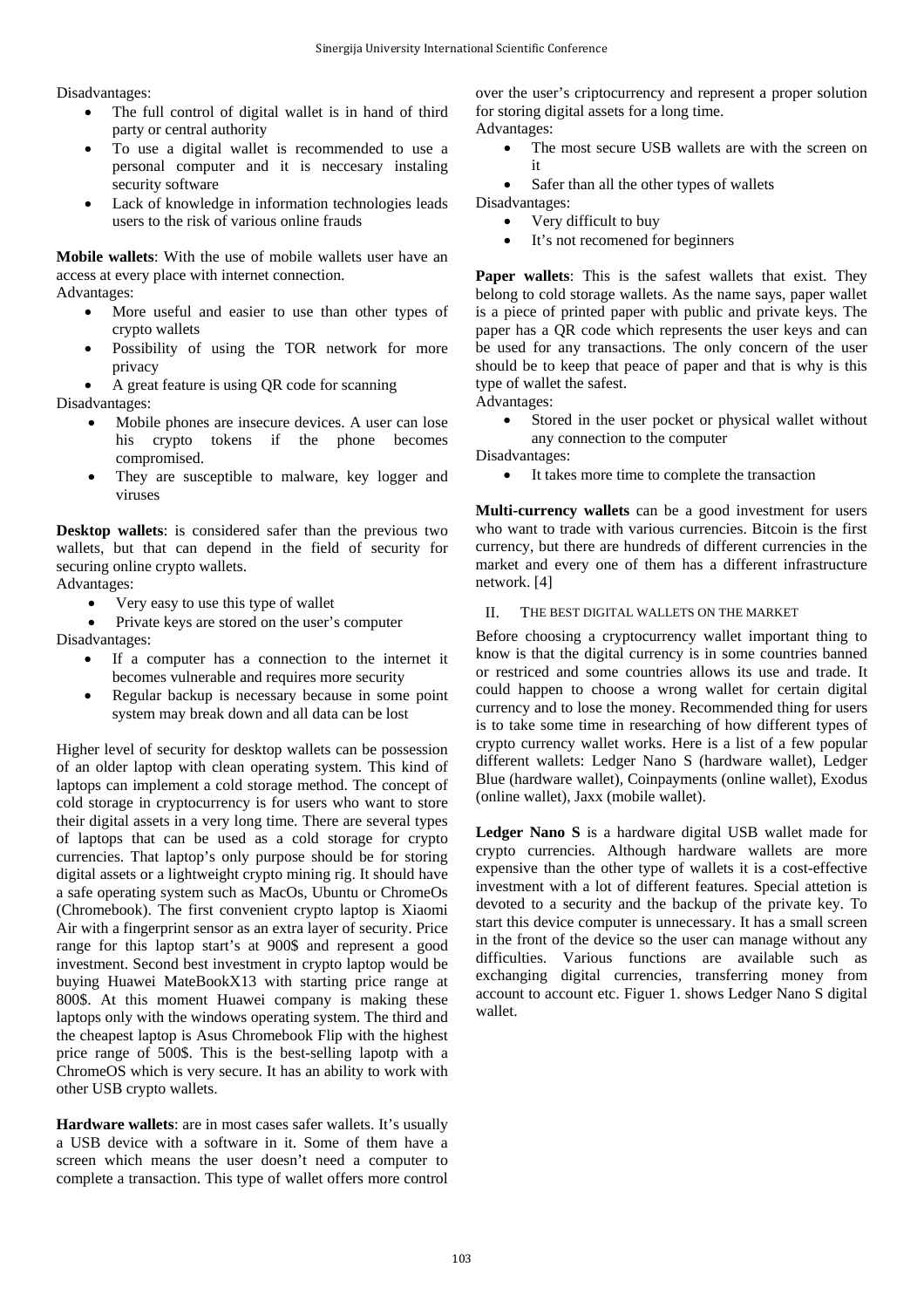

Figure 1. Ledger Nano S

Ledger Nano S have two sizes. 98 mm is the bigger device and the smaller device is 60mm. The main features of this hardware wallets are:

- Multi-currency wallet This wallet has an ability to store many different popular crypto currencies in the same wallet
- Small screen User can watch on-going transactions and use the button to verify them.
- User-friendly  $-$  No matter the device is small, user can still operate comfortably
- Safety measure  $-$  For this purpose there is plenty options for security as well as option to lock the wallet using a pin code
- Backup and recovery  $-$  In case of losing crypto currency money restoration process is very fast

**Ledger Blue** is also the hardware wallet made by the same company. It is much more superior than Ledger Nano S with a lot of new options. By reason of these features this wallet is among the most expensive wallets on the market. Figure 2. shows Ledger Blue digital wallet.



Figure 2. Ledger Blue

The most important security features are shown below:

- Security Ledger blue wallet is based on dual chip technology and has an integrated firmware for protection of digital currencies
- Resistant to malicious software this wallet can not be hacked which means that it is 100% resistant to malicious software
- Pin code user can set 4 to 6 digits code to limit outside access

**Coinpayments** is an online digital wallet. They reached the level of popularity when they achieved that their wallet can store more than 300 different crypto currencies. The only fee they got is when user completes the transaction through their wallet. Based on so many different currencies as this wallet is accepted in many online stores, so it is possible to use this wallet to purchase online. Coinpayments has a greate security features:

- BitGo services is integrated into this wallet to ensure a high level of security and to make transactions a lot faster.
- Safe  $-$  this feature is included with the purpose to protect user's money from thieves
- Multi-currency wallet  $-$  An ability to store different currencies in the same wallet
- Common Often used in thousands of online stores for online purchasing

**Exodus** is another web-based digital wallet with amazing design, reporting system and it is easy to use. The great thing about Exodus when compare it to other web wallets it has the similar features and maybe some better than others. Figure 3. Shows Exouds interface wallet.



Figure 3. Exodus wallet interface

There are many features that this wallet gives but here is the list of the best security features:

- Multi-currency wallet storing multiple different crypto currencies in the same wallet along with other digital assets without additional fee
- Security Even though this is an online wallet, at the same time is an offline wallet because when wallet is created the information are stored on the user's computer
- Free registration Everyone can fill out the form and become an owner of this type of cryptowallet

**Jaxx** is mobile digital wallet, but also can be called as a desktop wallet because it also works on Windows operating system as same as on mobile devices. Jaxx is created for all digital assets make them secure from hackers. Todays' mobile wallets offer many security features in case the user losese his phone. In that case they allow you to switch to another account. Features of Jaxx wallet are:

- Full control When a private key is being created it's been stored at the user's comptuer, so even Jaxx company can't see the user's digital funds.
- Easily operated Usually the online wallets demand a lot of steps to make the transaction. Jaxx model is

<sup>&</sup>lt;sup>1</sup> https://www.ledgerwallet.com/products/ledger-nano-s <sup>2</sup> https://www.ledgerwallet.com/products/ledger-blue

<sup>3</sup> https://www.exodus.io/#